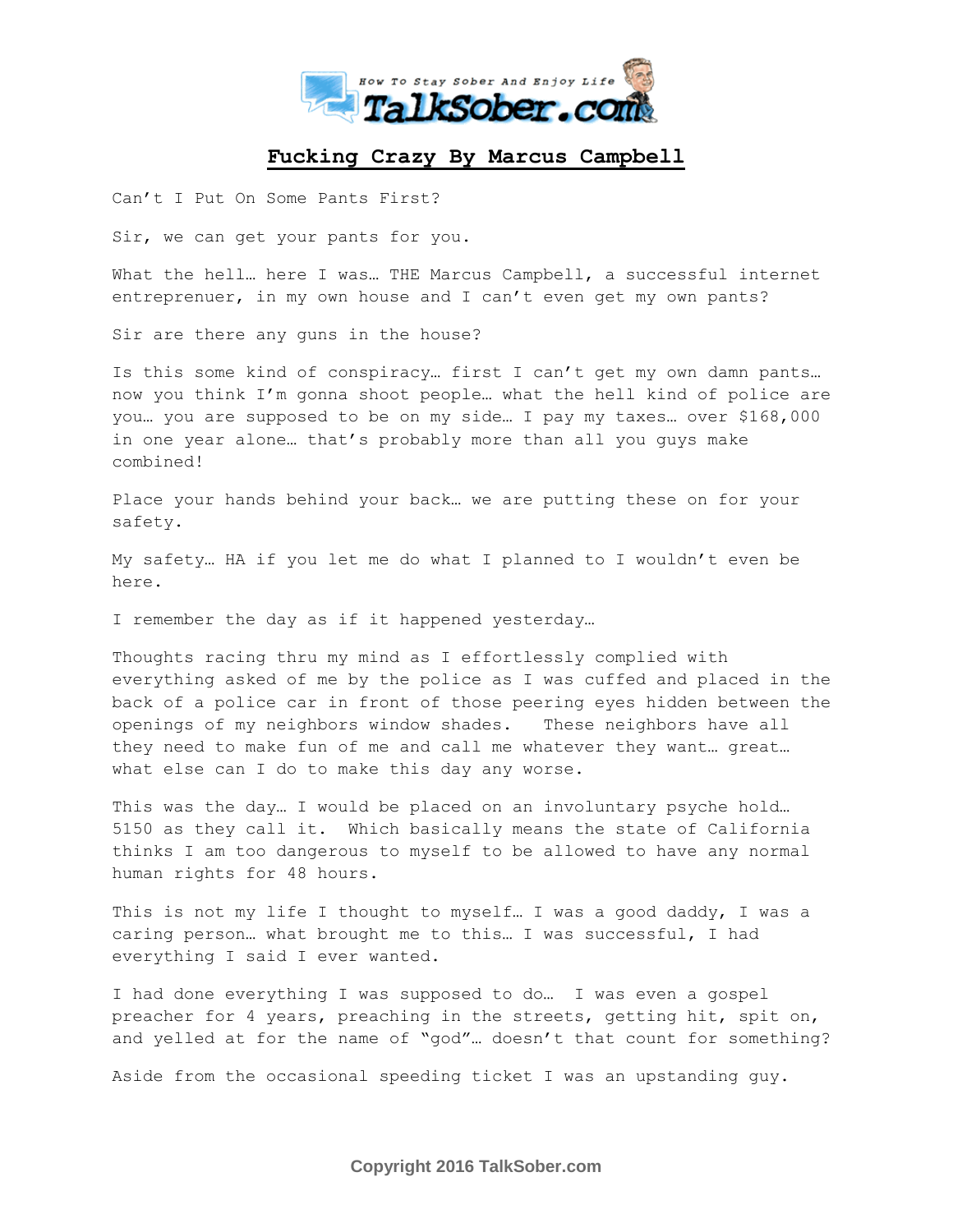

I followed the damn rules – what else do you want from me!

This day is taking forever… I thought to myself as we pulled away from my beautiful home in northern California with my wife sobbing uncontrollably standing in the front door watching me bob back and forth in the back of the police car unable to keep myself steady.

I sure am glad the kids were at school already… the last thing I would want is for them to see this… we were planning to move across the country in about a week and were just finalizing the sale of our home here in California.

Aside from making a bunch of money online… no one knows it… but I am really flat broke… the sale of our house in northern California is our last attempt to secure a home in Florida and pay off the bills I racked up over the last few years. And just a few days ago we got word that we needed to DOUBLE our down payment… which left us with NOTHING to move with.

The thought of being without a place to live for my family was terrifying. Not just one of those little scares… but the kind that hurts your bones and makes your head twitch.

What the hell have I done with my life… I made over five million bucks now I have to think of what life would be like if my kids had no place to live… what am I thinking… what the hell is wrong with me.

One of those moments where you can see a glimpse thru the fog of stress hit me like a ton of bricks, what was I doing to my family, what had I become but a blithering mess of a man who can't even provide for his kids… no wonder life seems better off without me in it.

Oh hell… not this hospital. The cop car pulls into the emergency lane of vacaville's notorious rip off hospital.

I tell my story to the sympathetic police officer who listens as I go on and on about how I had to pay \$6,400 to pee in a cup and take a blood test here 3 years earlier… damn if they will get another penny out of me.

This whole fucking thing is a joke… ripoff hospitals, insane taxes… who is gonna look out for me… I am the good guy here.

All the while the cuffs are digging into my wrists, I can't get comfortable.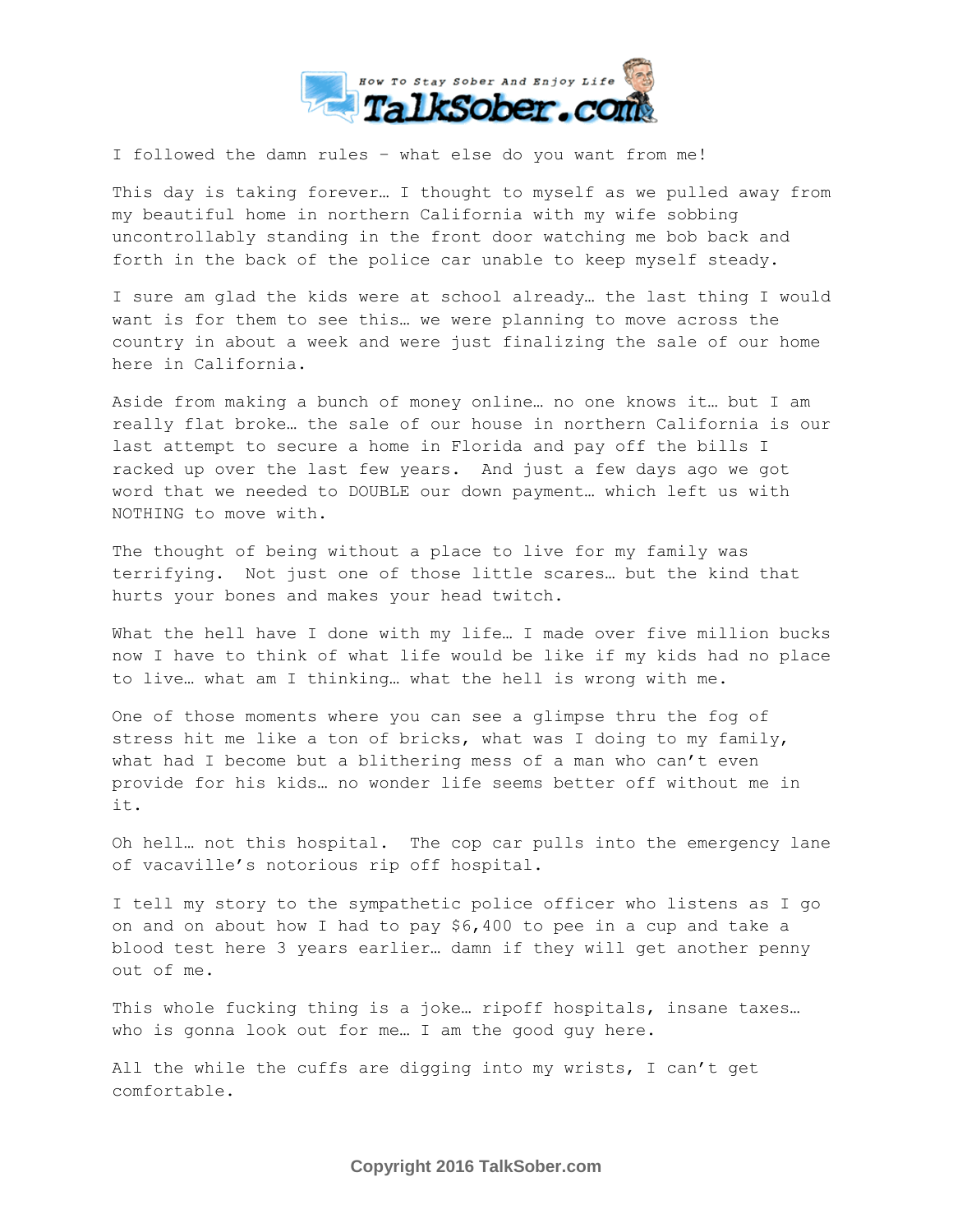

And this fucking anxiety is going to kill me.

Have you ever had anxiety so bad that you wanted to either piss your pants, run away, die, or just about anything to get away from it?

That's how I was… I couldn't sit still, I couldn't think… I wanted to RUN AWAY FAST.

My mind was racing a million miles a minute and I couldn't stop it… I could never stop it… it just goes and goes and goes… good for business ideas… bad for normal functioning life…

All I could think to myself is DAMN… I sure am glad I had those extra wine boxes hidden in the garage… if it wasn't for downing those I wouldn't make it past 9AM… it was now 8:35AM…

I drank every morning to take the edge off… and because I had to.

On the outside you would think I had it all together.

My friends and colleagues come to me for advice, they call me the centered one.

But on the inside I was a total mess…

Crying myself to sleep (read sobbing) had become a normal occasion.

Oh I had plenty reason to cry… that's for sure…

My alcoholic grandmother who almost killed me twice. My aloof mother, abusive step parent and totally narcissistic father who can't help but talk about himself all the time who moved me out at the ripe old age of 16 with absolutely no life skills whatsoever… and I had to take care of my older brother too.

Not to mention I had an overbearing wife who yelled at me and my kids all the time.

Even my therapist was a whack job who stopped charging me because I was helping her more than she was helping me… or so she stated.

I was plagued by my past, present, and lack of a future I could believe in. and in my darkest hour of need… NO ONE was there to help me. I was on my own yet again.

I couldn't even finish a meal in public because I was abused with food so bad that my throat would bleed often from having forks shoved down it… gotta eat your damn vegitables little 8 year old markey or you

**Copyright 2016 TalkSober.com**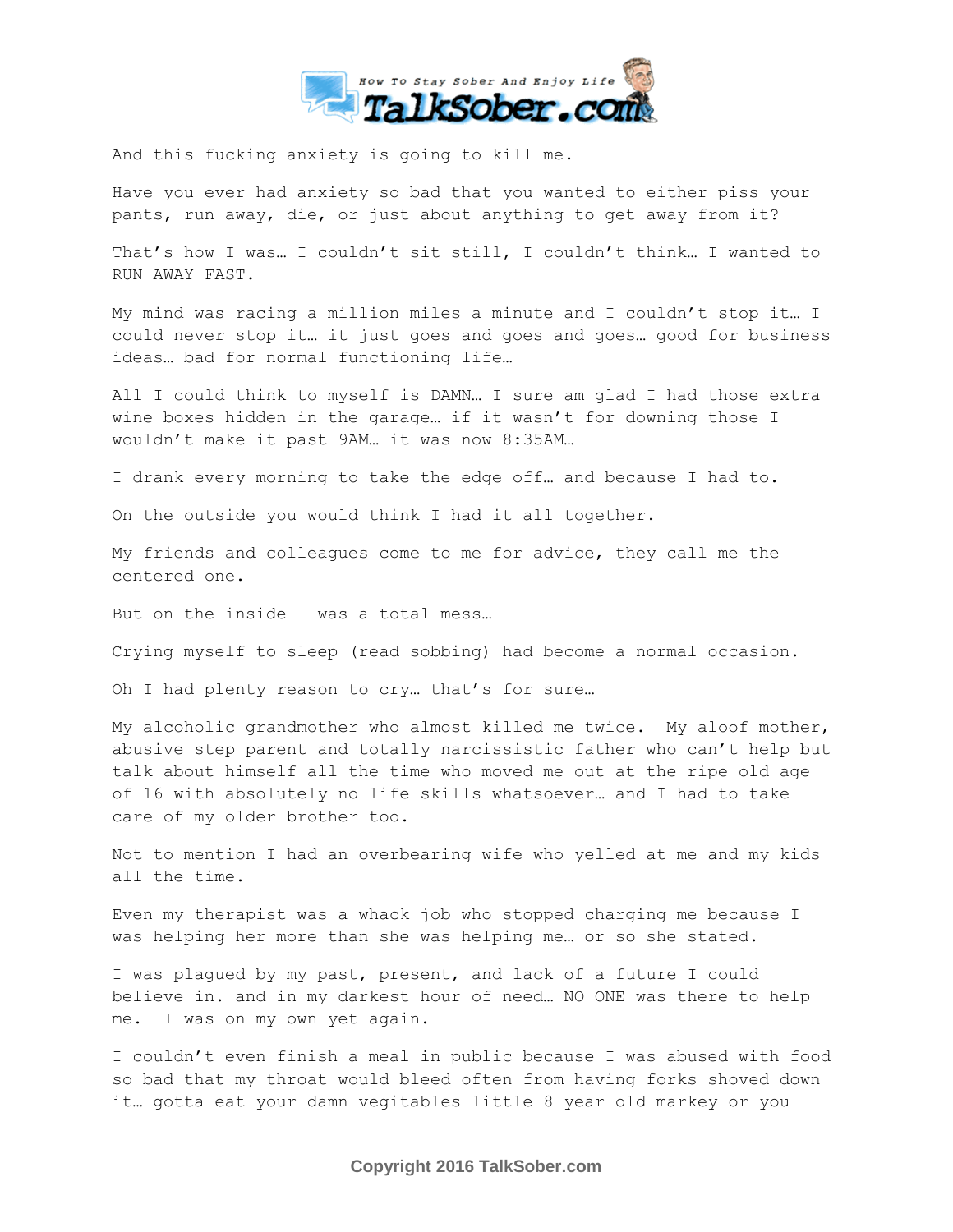

will never grow to be big… scraaaaapeee… ouch… nice sence of humor god… after all those vegetables im still to freaking short to reach my hidden vodka on top of the fridge.

I was afraid of damn near everything, getting pushed around in school for 10 years will make anyone like that… especially when your only 5 feet tall full grown… I think I was 4'8' or something during high school.

I remember one time when I was in P.E. class sitting on the grass depressed with my head in my hands and all the suden WAHM some kid starts kicking at my head…

I get up after having pissed my pants out of fear… hoping no one noticed… and the damn teacher sends me to the office telling them I should be kicked out… for getting kicked… nothing happened to the kid who kicked me though.

So I just left… never mind visiting the office… that was the last time I ever took school seriously.

That's how life was for me… I was a victim. And I had every reason to be.

Life had dealt me an unfair hand… I made good on it… did what I was supposed to…

And this is the thanks I get.

Handcuffed, can't get my own pants, taken involuntarily to the rip off hospital.

Common… when I met my wife for the first time and got her pregnant… I didn't run like my dad said I should… I stuck it out and took the little \$100 I had in my account… and made over \$5,000,000 online.

I could have ran… but I made good on it… now this.

Can you take my cuffs off please… I wont hurt myself or anyone?

I'm not supposed to… but you seem ok… click

"The Chair"

After about 6 hours of sitting at the hospital having no idea what is going to happen to me, where I am going to live, or what the hell is going on… finally… the ambulance arrives.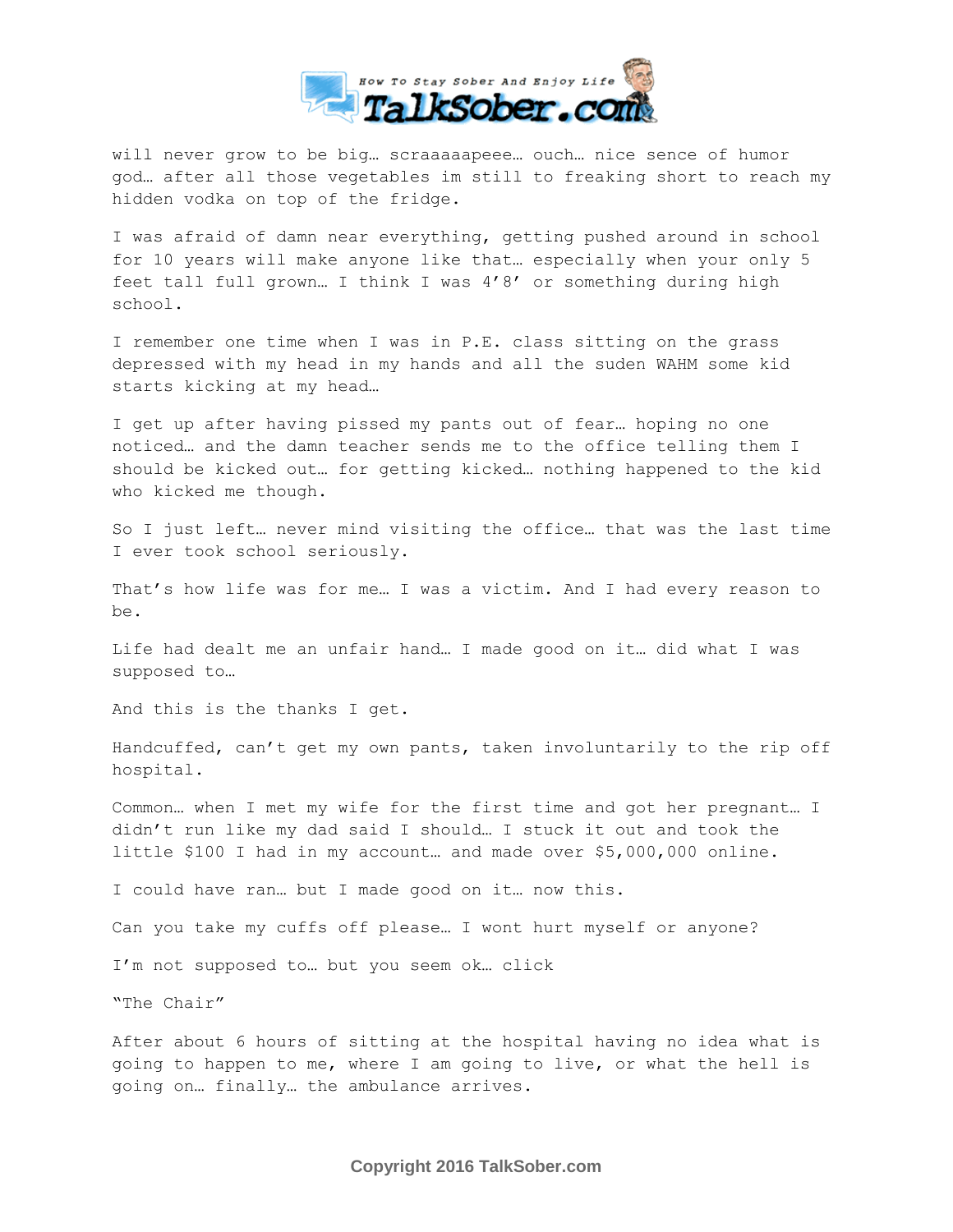

Seriously… an ambulance… what is this gonna cost me.

Whoever thought it was a good idea to take a suicidal person and pile up a bunch of bills for medical expenses is more delusional than me… and im the one being strapped to this stretcher thing.

So full of anxiety I cant even sit still… I beg them to let me walk out… but its against policy.

Perhaps they wouldn't be able to charge me the \$151,000 they eventually did if they couldn't put me on the stretcher.

Seriously… \$151,000 for a ride in an ambulance… I can buy an ambulance for that much… I could buy a fucking helicopter… I could pay a doctor to live in my house.

There's a lot better things I could think of to spend my \$150 grand on than a 7 mile ride in a cramped ambulance… shit… at least let me sip on the morphine or something.

Well the good part is that these straps holding me to the bed are not as uncomfortable as the cuffs were. And I got to walk outside a bit at the hospital… I could have left… but where would I go?

I feel like there is nothing left of me.

I'm starting to regret not killing myself sooner when everyone was gone.

To me… my life was worth less than my life insurance policy at that time.

All these thoughts going thru my mind as the ambulance speeds and bounces, making anyone who isn't yet sick ready to throw up… not to mention you have to look out the little window backwards…

Shit… what if someone sees me in here… what if they recognize me… I mean at least 1,000,000 people online have seen my videos… this could be bad.

Breathe marcus… breathe… we are almost there.

Almost where… I have no idea where we are going or what to expect… for all I know they could be taking me out to the desert to throw me in a hole.

Then we arrive.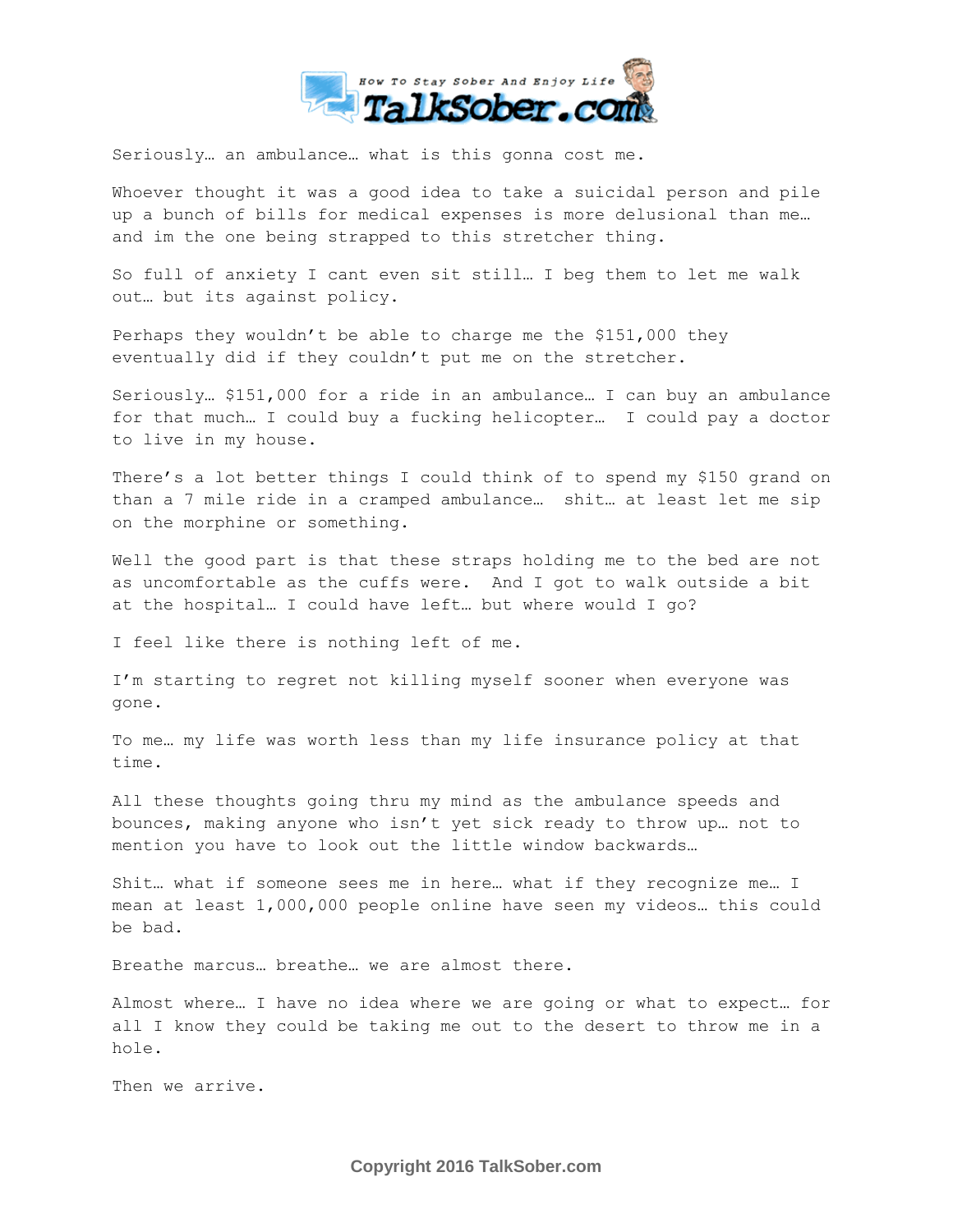

The stretcher turns around and two doors are opened to this concrete building with two doors and no windows… just a fence… a big huge fence.

The doors open and all I see is "the chair."

This is the part where if you haven't yet surrendered to the fact that you are a bat shit crazy ass motherfucker… you are going to now.

Because this chair is metal. It has hand straps, feet straps, the whole nine yards. I feel like I am in some M night shamalan movie where the sane person is about to go crazy because everyone tells him he is crazy and they all make him so crazy that he now really believes it.

But I am sane… I think to myself as they remove my shoes and give me state issued non slip socks, take everything out of my pockets… what the hell… I'm not gonna kill myself with my socks... is that even possible… and whats with nurse ratchet over there in the corner looking at me.

And the chair is ready for ME!!!!!

That chair was the scariest thing I have ever faced.

Imagine… you know you are totally sane… you are fine.

And you are about to be held against your will and strapped tightly to a chair. What if they give me a lobotomy or some weird jack off drugs or something like coo coos nest.

Ok… stop marcus… breathe… you can talk your way out of this.

A huge sigh of relief… I didn't get strapped in the chair.

Instead I enter a room. There is a dimly lit tv showing game shows, a lady who hasn't bathed in what seems like years who stares at you so deeply you feel like any minute she will jump out and poke you in the eye for no good reason shes talking to her self clenching her bed mat tightly as she stares blankly at the tv – shes not even watching it… its as if she isn't even here.

What if they give me what she is on?

What if I cant take a shower, what if they have me here for the night, a few nights, what if its weeks or months. I cant take this anymore.

**Copyright 2016 TalkSober.com**